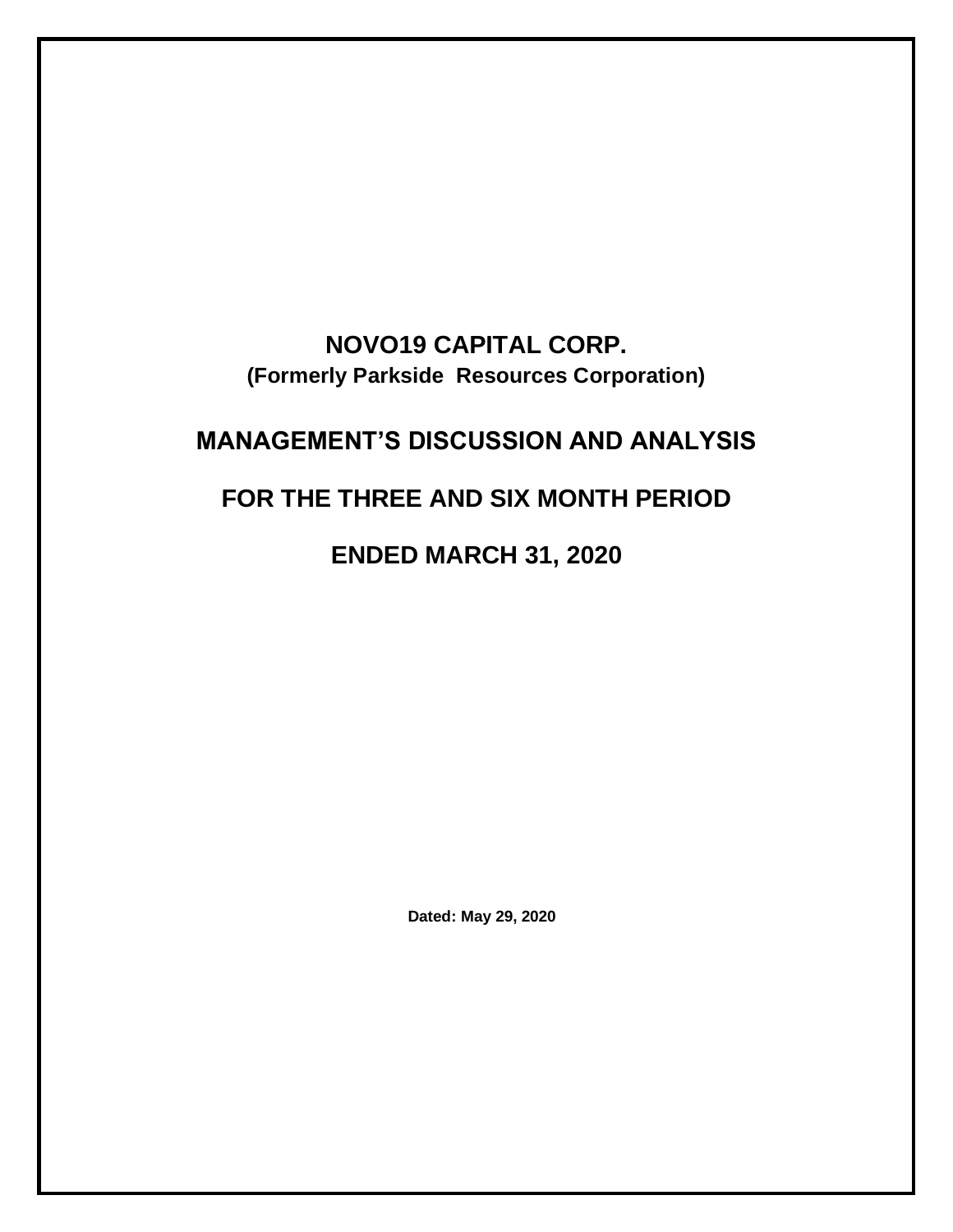## **Introduction**

The following management's discussion and analysis ("MD&A") of the financial condition and results of the operations of Novo19 Capital Corp. (formerly Parkside Resources Corporation) ("Novo19 " or the "Company") constitutes management's review of the factors that affected the Company's financial and operating performance for the six month periods ended March 31, 2020 and 2019. This MD&A was written to comply with the requirements of National Instrument 51-102 – Continuous Disclosure Obligations. This discussion should be read in conjunction with the audited annual financial statements of the Company for the year ended September 30, 2019, together with the notes thereto. Results are reported in Canadian dollars, unless otherwise noted. The Company's financial statements and the financial information contained in this MD&A are prepared in accordance with International Financial Reporting Standards ("IFRS") as issued by the International Accounting Standards Board ("IASB") and interpretations of the IFRS Interpretations Committee ("IFRIC").

For the purposes of preparing this MD&A, management, in conjunction with the Board of Directors, considers the materiality of information. Information is considered material if: (i) such information results in, or would reasonably be expected to result in, a significant change in the market price or value of Novo19 common shares; (ii) there is a substantial likelihood that a reasonable investor would consider it important in making an investment decision; or (iii) it would significantly alter the total mix of information available to investors. Management, in conjunction with the Board of Directors, evaluates materiality with reference to all relevant circumstances, including potential market sensitivity.

The March 31, 2020 interim condensed financial statements and management discussion & analysis were approved by the Audit Committee and Board of Directors on May 29, 2020.

Further information about the Company and its operations can be obtained from the offices of the Company or from **[www.sedar.com](http://www.sedar.com/)**.

## **Description of Business**

### **General**

The Company was incorporated on November 21, 2005 by Certificate of Incorporation and Notice of Articles pursuant to the provisions of the Business Corporations Act of the Province of British Columbia.

The registered and records office of the Company is located at 77 King Street West, TD Tower, Suite 700, Toronto, Ontario, M5K 1G8.

The Company has no subsidiaries or affiliates.

In the year ahead management will continue its search for an attractive acquisition target or merger in order to fulfill the goal of re-listing the company's shares on an appropriate exchange. While all sectors or industries are under consideration management has been looking at opportunities in the areas of e-sports, healthcare, technology and mining.

### **History**

In March 2011 the Company entered into an option agreement to acquire a 60% interest in the Forester Lake Gold Property from Benton Resources Corp. ("BTC") based on making the following:

a) cash payments to BTC totaling \$50,000: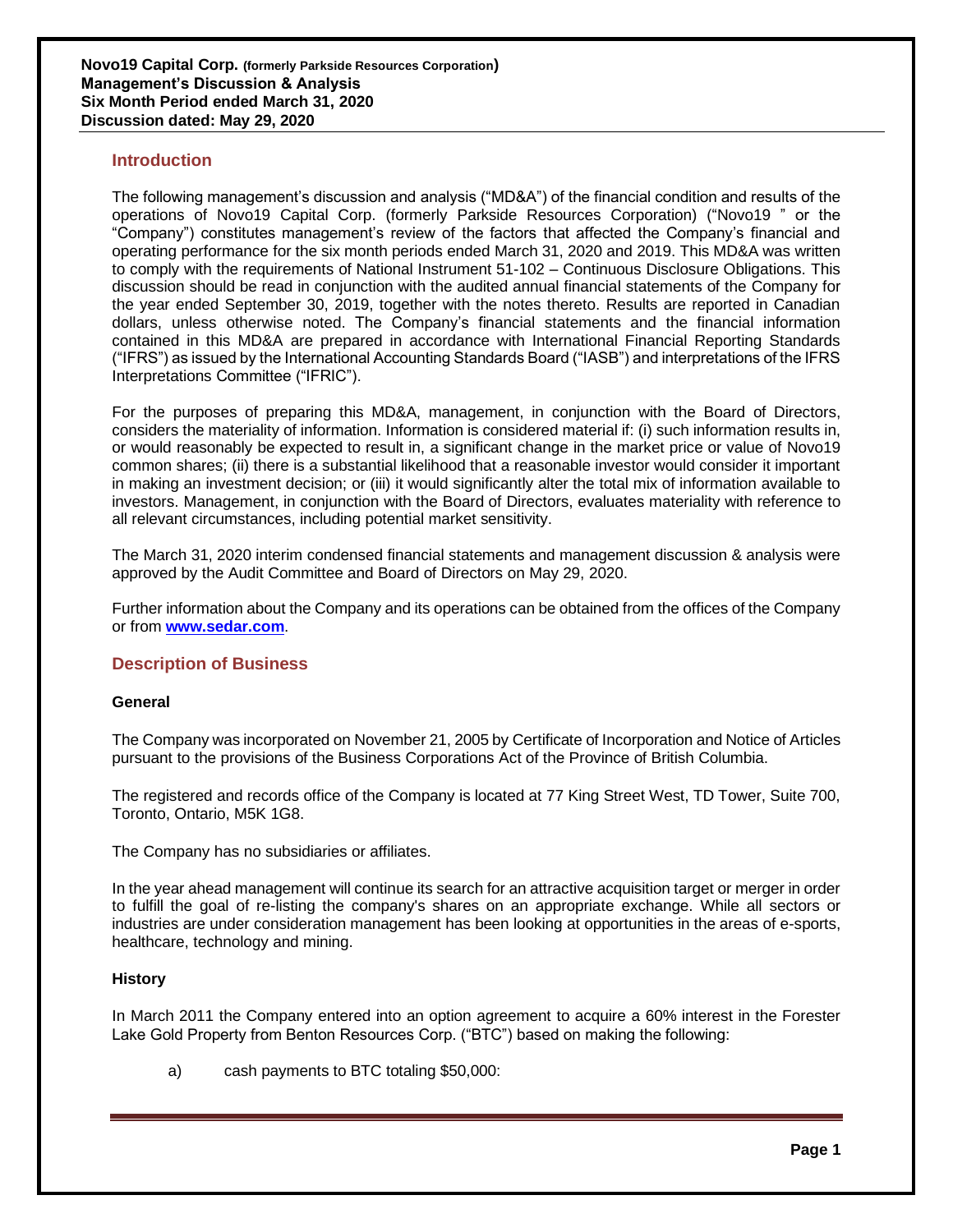- i) \$15,000 on closing of the option agreement (paid March 2011);
- ii) \$15,000 on the first anniversary of the option agreement (paid March 2012), and;
- iii) \$20,000 on the second anniversary of the option agreement (paid June 2013).
- b) expending a minimum of \$300,000 in exploration expenditures on the property over three (3) years, with a minimum of \$100,000 in each twelve (12) month period following the option agreement.
- c) issuing a total of 1,000,000 common shares to BTC (issued in April 2011).

On June 20, 2013 the Company provided notice to BTC that it has fulfilled its obligations regarding the Forester Lake Gold Property and exercised the initial option to acquire an initial 60% interest in the property under the option and joint venture agreement dated March 7, 2011.

The Forester Lake Gold Property is located approximately 100km north of Pickle Lake, Ontario and roughly 35km southeast of Goldcorp's Musselwhite Gold Mine. It is positioned at the southeast extent of the North Caribou Greenstone Belt. According to BTC's website, this ground was acquired due to its location and geophysical similarities to the Musselwhite Gold mine. In addition, historic drilling intersected gold mineralization grading up to 16.2 g/t over 0.5m, 12.3 g/t over 1.5m and 13 g/t over 0.9m. In 2013 the Company completed a nine hole 1,200 metre drill program. All nine holes intersected anomalous gold mineralization with the most significant intervals being 4.49 grams per tonne (gpt) of Au (gpt Au) over 5.07 metres, including 7.67 gpt Au over 2.85 metres, and 24.93 gpt Au over 0.60 metres in Hole #8 (FOR-13-8) in "Area 1" of the drill program. The results received for this drill program on the Forester Lake Gold Property revealed the highest grade interval being 24.93 gpt Au over 0.60 metres and the widest interval being 5.07 metres grading 4.49 gpt Au. The value of the Property was subsequently written down to its nominal carrying value of \$1, a decision made by management at the time based on the requirement for additional capital to advance the property, and the Company`s inability at that time to raise any such capital.

# **Overall Performance**

# **Corporate Events undertaken during the fiscal quarter ended March 31, 2020**

During the period the Company completed a private placement for gross proceeds of \$30,000 through the issuance of 600,000 common shares of the Company at price of \$0.05 per share.

### **Corporate Events undertaken during the fiscal quarter ended March 31, 2019**

During the period the Company raised working capital of \$60,000 through issuance of 12 million common shares of the Company and completed a shares for debt settlement of \$430,803 by issuing 86,160,600 common shares of the Company.

### **OVERALL PERFORMANCE**

During the six month period ended December 31, 2019 the Company incurred a loss of \$13,500 (2019 - \$8,531) and loss per share of \$0.001 (2019 - \$0.002)

The Company did not earn any revenue during the period.

Total assets as of March 31, 2020 is \$35,197 compared to \$39,387 as at March 31, 2019. This small decrease is mostly due to decrease in cash \$22,828 (2019 - \$35,700) offset by an increase in HST refunds receivable \$12,368 (2019 - \$3,686).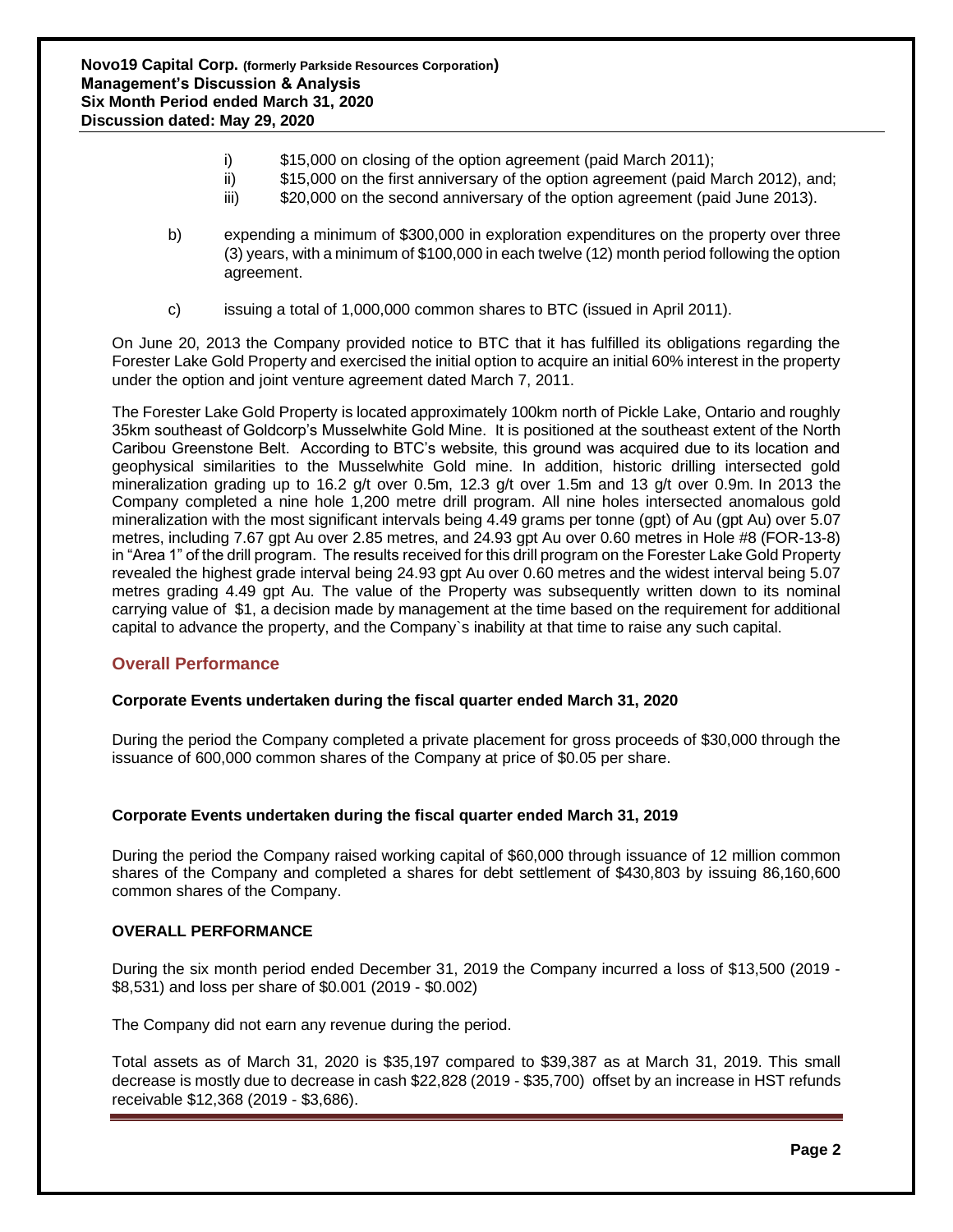Liabilities totaled \$68,875 up from \$15,186 on March 31, 2019. This increase was mostly due to lower liabilities as at March 31, 2019 when during the three month period then ended a total of \$430,803 debt was settled through the issuance of 86,160,600 common shares at price of \$0.005 per share.

Shareholders' deficiency as of March 31, 2020 is \$33,678 compare to shareholders' equity of \$24,201. This decrease is again mostly attributable to increase in deficit due to losses incurred from operations.

Cash flow used by operating activities during the six month period ended March 31, 2020 was \$13,415  $(2019 - $24,300)$ .

#### **Summary of Quarterly Results: (Canadian \$)**

| For<br>the<br>quarter<br>ended                                                 | Mar<br>31,<br>2020 | Dec.<br>31,<br>2019 | Sept.3<br>0, 2019 | June.<br>30,<br>2019 | Mar.31<br>, 2019 | Dec.31<br>, 2018               | Sept 30,<br>2018 | June<br>.30,<br>2018 |
|--------------------------------------------------------------------------------|--------------------|---------------------|-------------------|----------------------|------------------|--------------------------------|------------------|----------------------|
| Revenue                                                                        | \$<br>۰            | \$<br>۰             | \$<br>۰           | \$<br>٠              | \$<br>٠          | $\boldsymbol{\mathsf{S}}$<br>٠ | \$               | \$                   |
| <b>Net</b><br>income<br>(loss)<br>and<br>comprehensi<br>income<br>ve<br>(loss) | (7, 476)           | (6,024)             | (13, 309)         | (61,070)             | (5,031)          | (3,500)                        | 116,869          | (1,500)              |
| <b>Net</b><br>income<br>(loss)<br>per<br>share $-$ basic<br>and diluted        | (0.001)            | (0.00)              | (0.001)           | (0.001)              | (0.00)           | (0.00)                         | 0.004            | (0.00)               |
| <b>Total Assets</b>                                                            | 35,197             | 13,953              | 17,001            | 18,189               | 39,387           | 3,687                          | 3,687            |                      |

**Note: The Company did not file quarterly financial statements for the year ended 2018 as it was inactive.**

# **Discussion of Operations**

## **Results of Operations for the Three Months Ended March 31, 2020 Compared to the Three Months Ended March 31, 2019.**

#### **Net Loss**

The Company had net loss of \$7,476 for the quarter ended March 31, 2020 (2019: Loss of \$5,031). The significant expense amounts were: Regulatory fees expenses of \$1,979 (2019: \$nil); Professional Fees of \$ 4,622 (2019: \$2,000), Office and general expenses of \$nil (2019 - \$2,500), Shareholder services of \$875 (2019: \$nil) and write-off of stale and forgiven debt of \$nil (2019 - \$531).

The Company did not earn any revenues during the year.

### **Liquidity and Capital Resources**

The activities of the Company, principally the acquisition and exploration of properties prospective for minerals, are financed through the completion of equity transactions such as equity offerings and the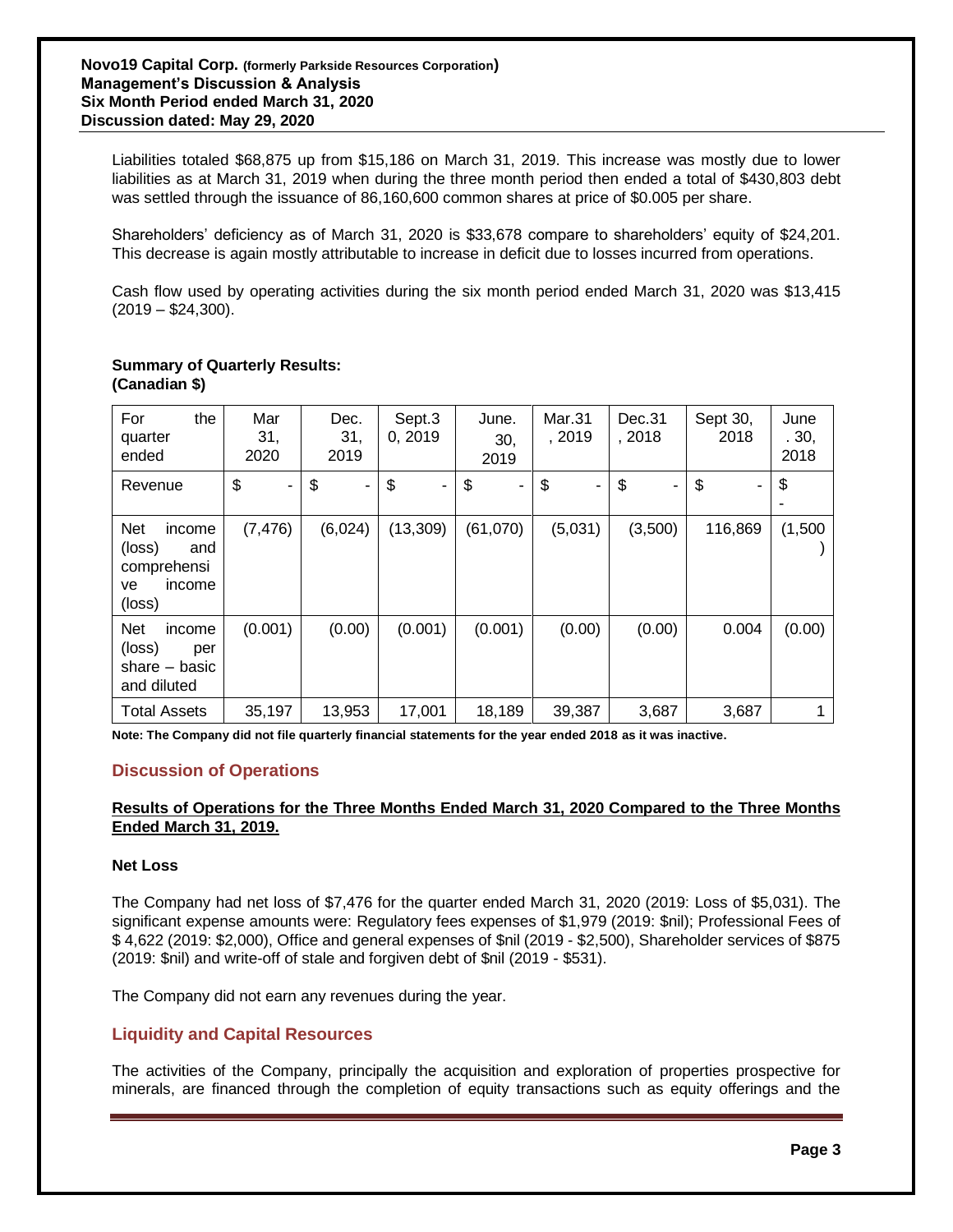exercise of stock options and warrants. There is no assurance that future equity capital will be available to the Company in the amounts or at the times desired by the Company or on terms that are acceptable to it, if at all. See "Risk Factors" below.

The Company has no operating revenues and therefore must utilize its current cash reserves, funds obtained from the exercise of warrants and stock options and other financing transactions to maintain its capacity to meet ongoing operating activities. As of March 31, 2020, the Company had 13,505,335 post consolidation common shares issued and outstanding, no warrants or stock options outstanding. During the previous fiscal year ended September 30, 2019 the Company had a stock consolidation on the basis on 1 post-consolidation common share for every 10 pre-consolidation common shares outstanding.

At March 31, 2020, the Company had cash of \$22,828 (2019 - \$35,700), and HST receivable of \$12,368 (2019: \$3,686). Amounts payable and other liabilities increased to \$68,875 at March 31, 2020, compared to \$15,186 at March 31, 2019. The Company's cash as of March 31, 2020, is not sufficient to pay these liabilities.

Total assets as of March 31, 2020 were \$35,197, down from \$39,387 as of March 31, 2019, reflecting a decrease in the amount of cash and HST receivable.

Liabilities as of March 31, 2020 is \$68,875 increase from \$15,186 from March 31, 2019 reflecting settlement of debt through issuance of common shares in the six month period ended March 31, 2019 resulting in a lower liabilities as at March 31, 2019.

Shareholders' deficiency as of March 31, 2020 was \$33,678, down from positive equity of \$24,201 from March 31, 2019 representing the issuance of shares for debt.

Cash flow used in operating activities during the six month period ended March 31, 2020 was \$13,415 (2019 - \$24,300) Cash flow used in investing activities was \$Nil (2019: -\$Nil). Cash flow from financing activities was \$30,000 (2019: \$60,000).

The Company's liquidity risk from financial instruments is minimal as excess cash is held in current bank accounts.

The Company has no source of revenue and does not have sufficient cash resources to meet its administrative overhead or maintain its mineral investments. In order to meet future expenditures and cover administrative and exploration costs beyond that point, the Company will need to raise additional financing. There can be no assurance that adequate funding will be available in the future, or under terms favourable to the Company. See "Risk Factors" below.

# **Mineral Exploration Properties**

The Company's exploration activities are at an early stage, and it has not yet been determined whether its properties contain an economic mineral reserve. There are no known deposits of minerals on the Company's mineral exploration property and any activities of the Company thereon will constitute exploratory searches for minerals. See "Risk Factors" below.

### **Forester Lake Gold Property**

All exploration activities on the Forester Lake gold property have been postponed due to adverse market conditions and the financial position of the Company. Future exploration activity will be dependent upon successfully raising exploration and working capital on an ongoing basis.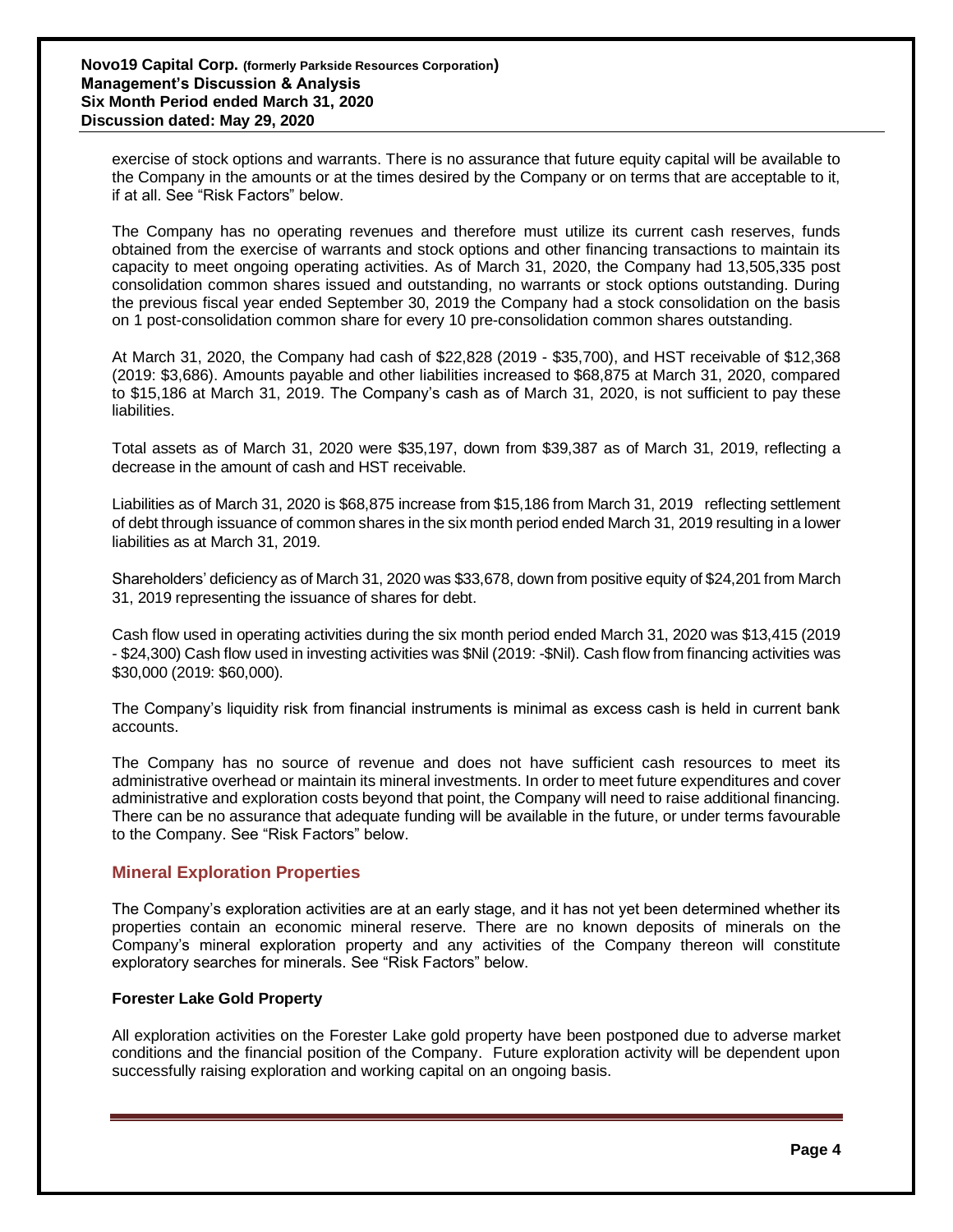# **Environmental Liabilities**

The Company is not aware of any environmental liabilities or obligations associated with its mining interests. The Company is conducting its operations in a manner that is consistent with governing environmental legislation in all material respects.

# **Off-Balance-Sheet Arrangements**

As of the date of this filing, the Company does not have any off-balance-sheet arrangements that have, or are reasonably likely to have, a current or future effect on the financial performance or financial condition of the Company, including, and without limitation, such considerations as liquidity and capital resources.

# **Proposed Transactions**

The Company has no proposed transactions of a material nature being considered by the Company.

# **Disclosure of Internal Controls**

Management has established processes to provide them with sufficient knowledge to support representations that they have exercised reasonable diligence to ensure that (i) the audited financial statements do not contain any untrue statement of material fact or omit to state a material fact required to be stated or that is necessary to make a statement not misleading in light of the circumstances under which it is made, as of the date of and for the periods presented by the audited financial statements; and (ii) the audited financial statements fairly present in all material respects the financial condition, financial performance and cash flows of the Company, as of the date of and for the periods presented.

In contrast to the certificate required for non-venture issuers under National Instrument 52-109 Certification of Disclosure in Issuers' Annual and Interim Filings ("NI 52-109"), the Venture Issuer Basic Certificate filed by the Company does not include representations relating to the establishment and maintenance of disclosure controls and procedures ("DC&P") and internal control over financial reporting ("ICFR"), as defined in NI 52-109. In particular, the certifying officers filing such certificate are not making any representations relating to the establishment and maintenance of:

i) controls and other procedures designed to provide reasonable assurance that information required to be disclosed by the issuer in its annual filings, interim filings or other reports filed or submitted under securities legislation is recorded, processed, summarized and reported within the time periods specified in securities legislation; and

ii) a process to provide reasonable assurance regarding the reliability of financial reporting and the preparation of financial statements for external purposes in accordance with the issuer's generally accepted accounting principles (IFRS).

The Company's certifying officers are responsible for ensuring that processes are in place to provide them with sufficient knowledge to support the representations they are making in such certificate. Investors should be aware that inherent limitations on the ability of certifying officers of a venture issuer to design and implement on a cost effective basis DC&P and ICFR as defined in NI 52-109 may result in additional risks to the quality, reliability, transparency and timeliness of interim and annual filings and other reports provided under securities legislation.

# **Management of Capital**

The Company manages its capital with the following objectives: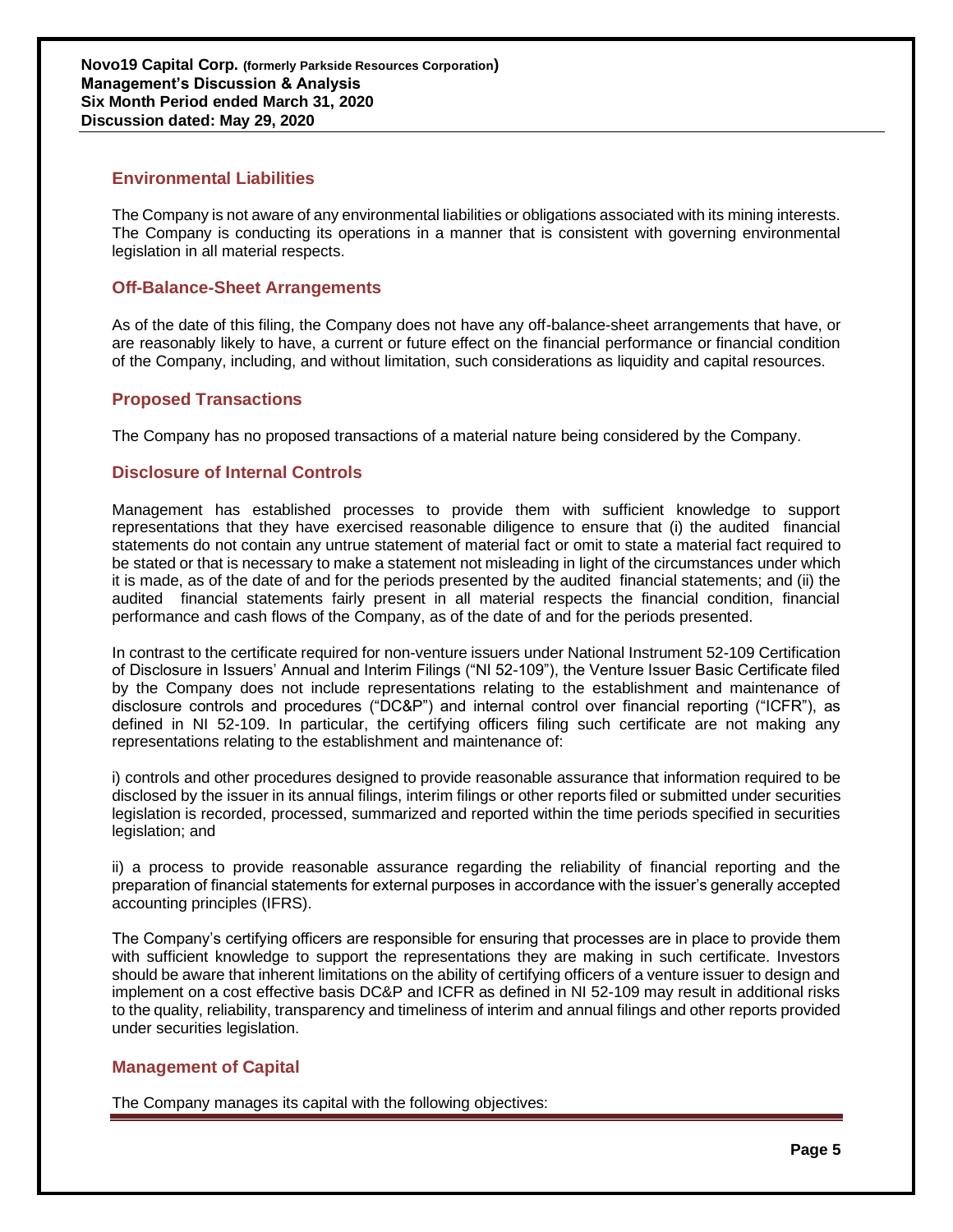- to ensure sufficient financial flexibility to achieve the ongoing business objectives including funding of future growth opportunities, and pursuit of accretive acquisitions; and
- to maximize shareholder return.

The Company monitors its capital structure and makes adjustments according to market conditions in an effort to meet its objectives given the current outlook of the business and industry in general. The Company may manage its capital structure by issuing new shares, repurchasing outstanding shares, adjusting capital spending, or disposing of assets. The capital structure is reviewed by management and the Board of Directors on an ongoing basis.

The Company considers its capital to be equity, comprising share capital, warrants, other reserves and deficit, which at March 31, 2020, totaled (\$33,678) (March 31, 2019 – \$24,201).

The Company manages capital through its financial and operational forecasting processes. The Company reviews its working capital and forecasts its future cash flows based on operating expenditures, and other investing and financing activities. The forecast is updated based on activities related to its mineral properties. Selected information is provided to the Board of Directors. The Company's capital management objectives, policies and processes have remained unchanged during the period ended December 31, 2019. The Company is not subject to any external capital requirements.

# **New accounting policy adopted**

IFRS 9, Financial Instruments ("IFRS 9"): IFRS 9 was issued by the IASB in October 2010 and will replace IAS 39, Financial Instruments: Recognition and Measurement ("IAS 39"). IFRS 9 uses a single approach to determine whether a financial asset is measured at amortized cost or fair value, replacing the multiple rules in IAS 39. The approach in IFRS 9 is based on how an entity manages its financial instruments in the context of its business model and the contractual cash flow characteristics of the financial assets. Most of the requirements in IAS 39 for classification and measurement of financial liabilities were carried forward unchanged to IFRS 9. The new standard also requires a single impairment method to be used, replacing the multiple impairment methods in IAS 39. IFRS 9 is effective for annual periods beginning on or after January 1, 2018. Earlier adoption is permitted. The Company has adopted IFRS 9 effective for the fiscal year ended September 30, 2019 and has determined that other than terminology changes there was no impact on the Company with the adoption of IFRS 9.

IFRS 16 - Leases (IFRS 16), Leases was issued by the IASB in January 2016 and is effective for accounting periods beginning on or after 1 January 2019. The new standard will replace IAS 17 'Leases' and will eliminate the classification of leases as either operating leases or finance leases and, instead, introduce a single lessee accounting model. The Standard provides a single lessee accounting model, specifying how leases are recognized, measured, presented and disclosed. The Company has adopted IFRS 16 effective for the current fiscal year ended September 30, 2020 and has determined that there are no impact financially or operationally on the Company with the adoption of IFRS 16 as the Company currently has no leases.

# **Recent accounting Pronouncements**

There are currently no new standards that are expected to have a material impact on the Company in the current period and fiscal year.

# **Financial Instruments**

Fair Value of Financial Instruments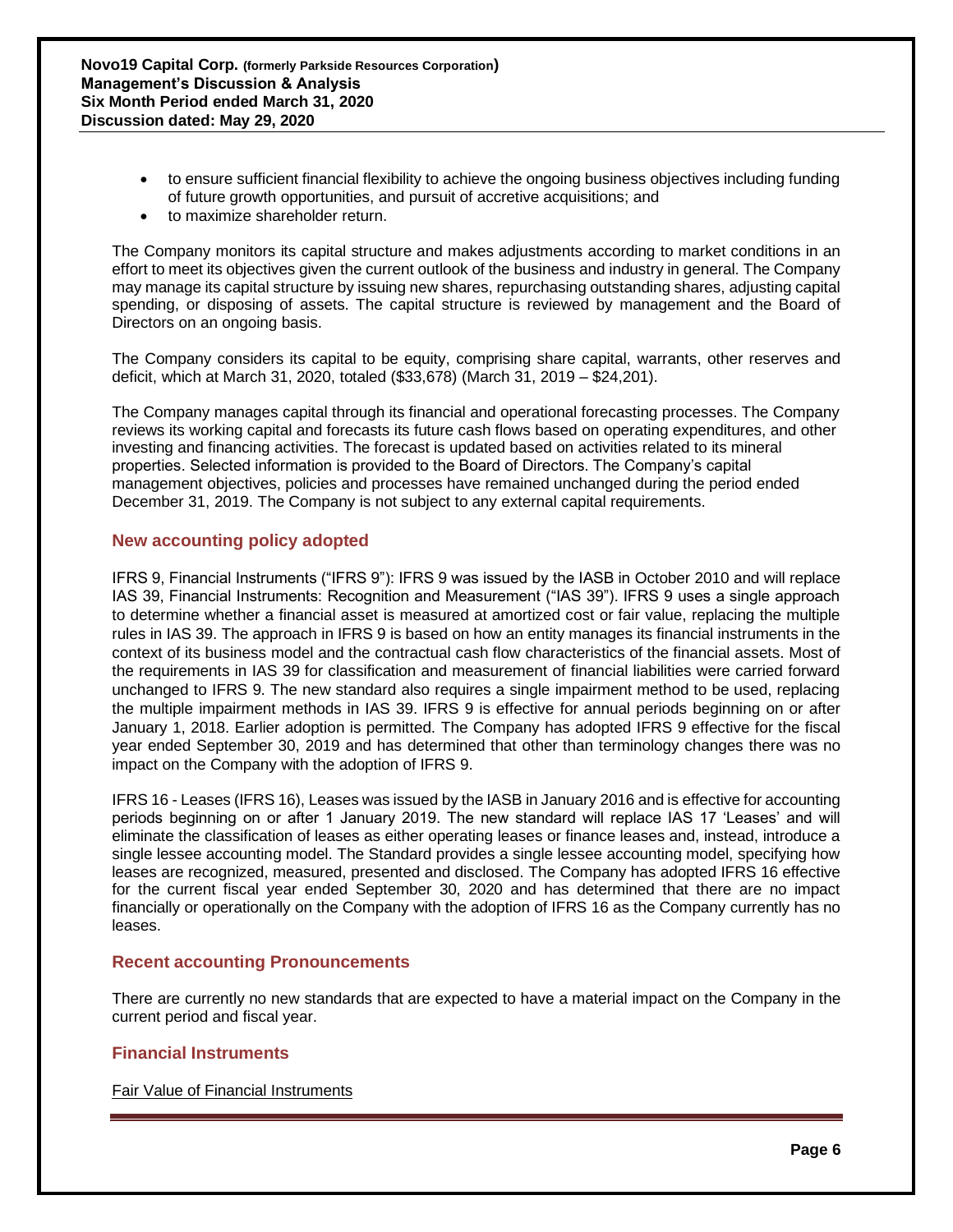The Company is required to disclose information about the fair value of its financial assets and liabilities. Fair value estimates are made at the financial position reporting dates, based on relevant market information and information about the financial instrument. These estimates are subjective in nature and involve uncertainties in significant matters of judgment and therefore cannot be determined with precision. Changes in assumptions could significantly affect these estimates.

The Company's financial instruments recognized in the audited statement of financial position consist of cash, short-term investment and current liabilities. The fair value of these financial instruments approximate their carrying value due to the short maturity or current market rate associated with these instruments.

#### Risk and Uncertainty

The Board of Directors has overall responsibility for the establishment and oversight of the Company's risk management framework. The Board has implemented and monitors compliance with risk management policies. The Company's risk management policies are established to identify and analyze the risks faced by the Company, to set appropriate risk limits and controls and to monitor risks and adherence to market conditions in relation to the Company's activities.

Unless otherwise noted, it is management's opinion that the Company is not exposed to significant interest, currency, or credit risks arising from the financial instruments.

The Company's financial instruments are exposed to certain financial risks, including currency, credit, liquidity risk and interest rate risk.

### *Currency Risk*

The Company is exposed to currency risk on financial instruments denominated in United States ("US") currency. Management actively monitors movements in foreign currency to mitigate exposure to significant foreign currency losses.

### *Credit Risk*

Credit risk is the risk of an unexpected loss if a customer or third party to a financial instrument fails to meet its contractual obligations. All of the Company's cash and short-term investment is held through a large Canadian financial institution with a high investment grade rating.

#### *Liquidity Risk*

Liquidity risk is the risk that the Company will not be able to meet its financial obligations as they become due. As at September 30, 2019, the Company's cash balance is \$6,243, which is not sufficient to meet current obligations. The Company continues to seek capital to fund working capital and its exploration and development projects. There is no assurance that additional funding will be available. Liquidity risk is therefore considered high.

#### *Interest Rate Risk*

The Company has no short-term investment balances and no interest-bearing debt at March 31, 2020. Cash and short-term investment are subject to floating interest rates. As such, the Company does not have significant interest rate risk.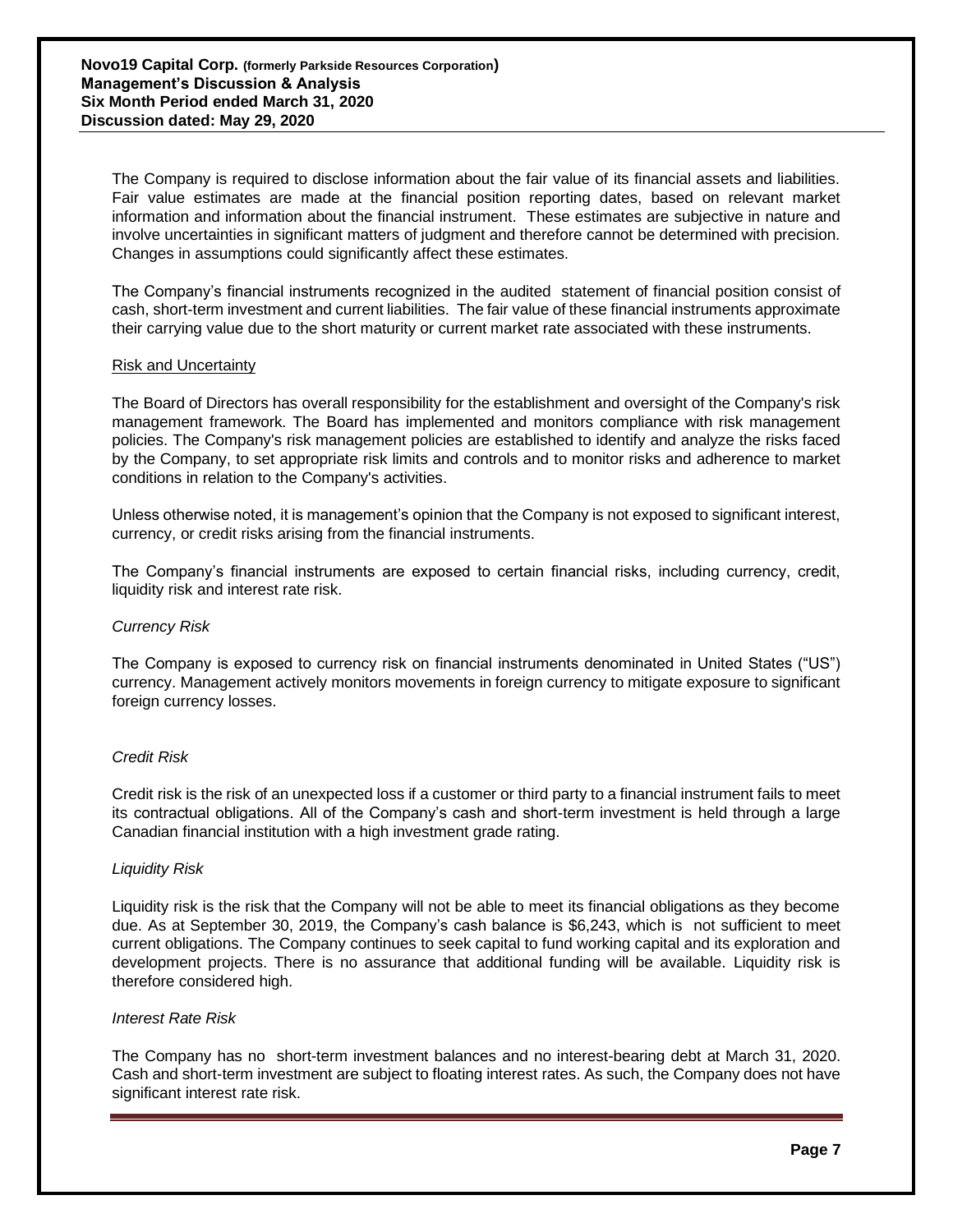# **Outlook**

The Company routinely evaluates various business development opportunities which could entail acquisitions and / or divestitures.

The Company continues to monitor its spending and will amend its plans and budgets based on exploration results and expectations of being able to obtain additional funds as and when required.

# **Transactions with Related Parties**

The Company had the following related party transactions during the period:

(i) During the quarter ended March 31, 2020 management fees of \$nil (2019 - \$nil) were paid.

(ii) To the knowledge of the directors and officers of the Company as of March 31, 2020 2,915,960 postconsolidation common shares or 21.59% of the outstanding shares of the Company are held by Matthew Goldman (a director of the Company) and 2,217,680 post-consolidation common shares or 16.42% of the outstanding shares are held by Stillbridge Ventures Inc., a company owned 100% by David Mitchell, Chief Executive Officer and director of the Company. Another 553,700 post-consolidation shares are owned by David Mitchell and related party for an additional 4.1% of the outstanding shares. The remaining 57.89% of the shares are widely held. These holdings can change at any time at the discretion of the owners.

The above transactions were in the normal course of operations and were measured at the exchange amount, which are the amounts agreed to by the related parties, and approved by the Board of Directors in strict adherence to conflict of interest laws and regulations.

# **Share Capital**

As of March 31, 2020 the Company had issued and outstanding:13,505,335 post-consolidation common shares (2019 – 129,053,331 pre-consolidation shares), nil share purchase warrants (2019 – nil), and nil stock options (2019 – 300,000).

As of May 29, 2020, the date of this MD&A, the Company had issued and outstanding: 13,505,335 postconsolidation common shares, Nil share purchase warrants, and Nil stock options.

### **Warrants**

The following table reflects the continuity of warrants for the period ended March 31, 2020 and 2019:

|                             | Number of<br>warrants | <b>Weighted average</b><br>exercise price (\$) |
|-----------------------------|-----------------------|------------------------------------------------|
| Balance, September 30, 2018 | 846,190               | 0.09                                           |
| <b>Expired</b>              | (846, 190)            | 0.09                                           |
| Balance, March 31, 2019     |                       | ۰                                              |
| Expired                     |                       |                                                |
| Balance, September 30, 2019 | $\blacksquare$        |                                                |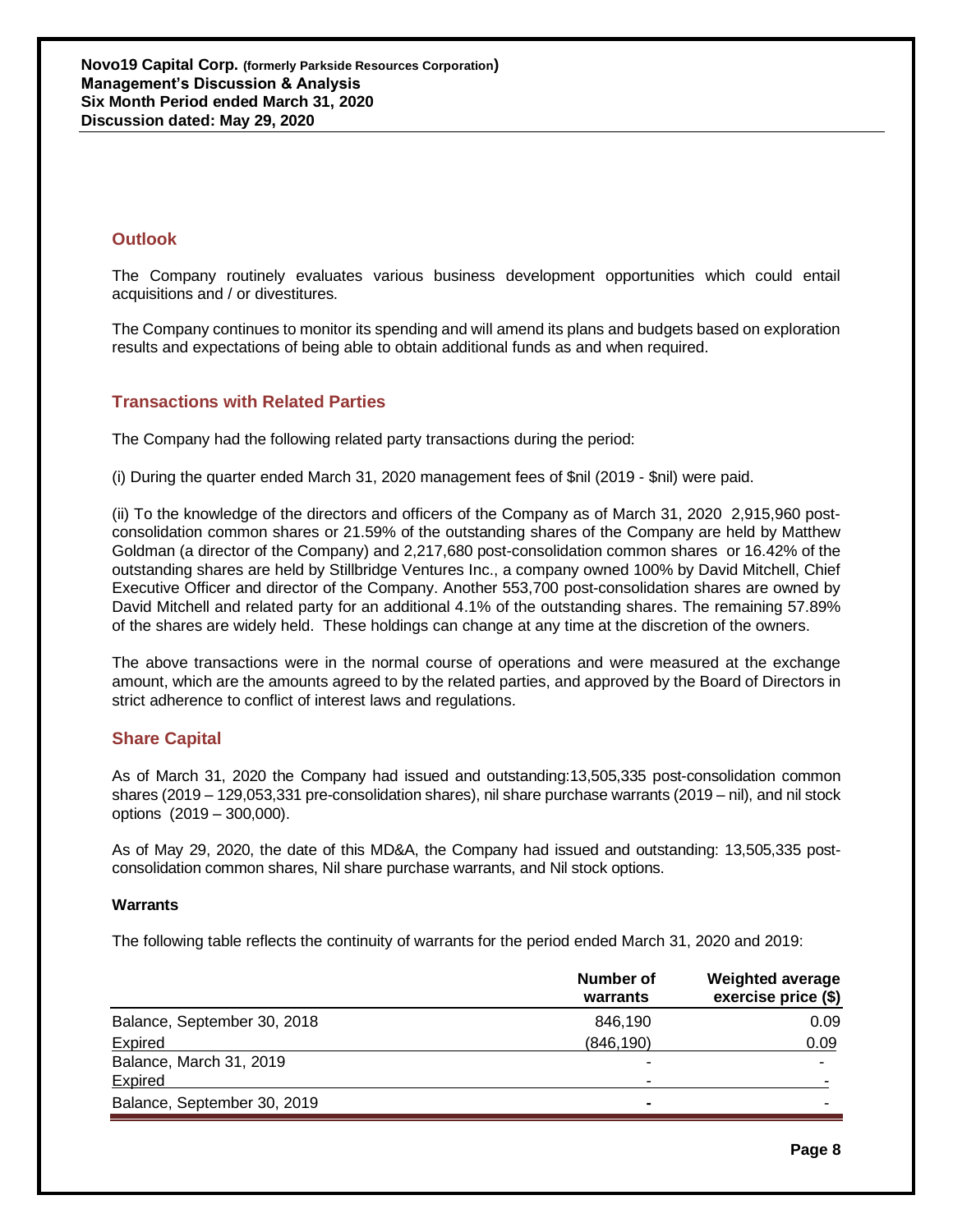#### Expired **Expired** and the contract of the contract of the contract of the contract of the contract of the contract of the contract of the contract of the contract of the contract of the contract of the contract of the cont

# **Balance, March 31, 2020**

Warrants outstanding for the Company as at the date of this MD&A were as follows:

|                    | <b>Exercise</b> | .<br>warrants |
|--------------------|-----------------|---------------|
| <b>Expiry date</b> | $price($)$      | outstanding   |
| N/A                | N/A             | <b>None</b>   |

#### **Options**

As of March 31, 2020, the Company had an aggregate of Nil (2019 – 300,000) stock options issued. The exercise price for the options is \$0.05.

The following table reflects the actual stock options issued and outstanding as of March 31, 2020:

| <b>Expiry date</b> | <b>Exercise</b><br>$price($)$ | <b>Weighted average</b><br>remaining<br>contractual<br>life (years) | Number of<br>options<br>outstanding | Number of<br>Number of<br>options<br>vested<br>options<br>(exercisable) unvested |
|--------------------|-------------------------------|---------------------------------------------------------------------|-------------------------------------|----------------------------------------------------------------------------------|
| N/A                | N/A                           | N/A                                                                 | Nil                                 | Nil<br>Nil                                                                       |
|                    |                               |                                                                     |                                     |                                                                                  |

The weighted average fair value of all the options granted during the six month period ended March 31, 2020 is \$Nil (2019 - \$Nil).

### **Risk Factors**

**\_\_**

An investment in the securities of the Company is highly speculative and involves numerous and significant risks. Only investors whose financial resources are sufficient to enable them to assume such risks and who have no need for immediate liquidity in their investment should undertake such investment. Prospective investors should carefully consider the risk factors that have affected, and which in the future are reasonably expected to affect, the Company and its financial position. Please refer to the section entitled "Risk Factors" in the Company's MD&A for the fiscal year ended September 30, 2019, available on SEDAR at **[www.sedar.com](http://www.sedar.com/)**. There have been no significant changes to such risk factors since the date thereof.

### **b**

### **Caution Regarding Forward-looking Statements**

This MD&A contains certain forward-looking information and forward-looking statements, as defined in applicable securities laws (collectively referred to herein as "forward-looking statements"). These statements relate to future events or the Company's future performance. All statements other than statements of historical fact are forward-looking statements. Often, but not always, forward-looking statements can be identified by the use of words such as "plans", "expects", "is expected", "budget", "scheduled", "estimates", "continues", "forecasts", "projects", "predicts", "intends", "anticipates" or "believes", or variations of, or the negatives of, such words and phrases, or statements that certain actions,

**Number of**